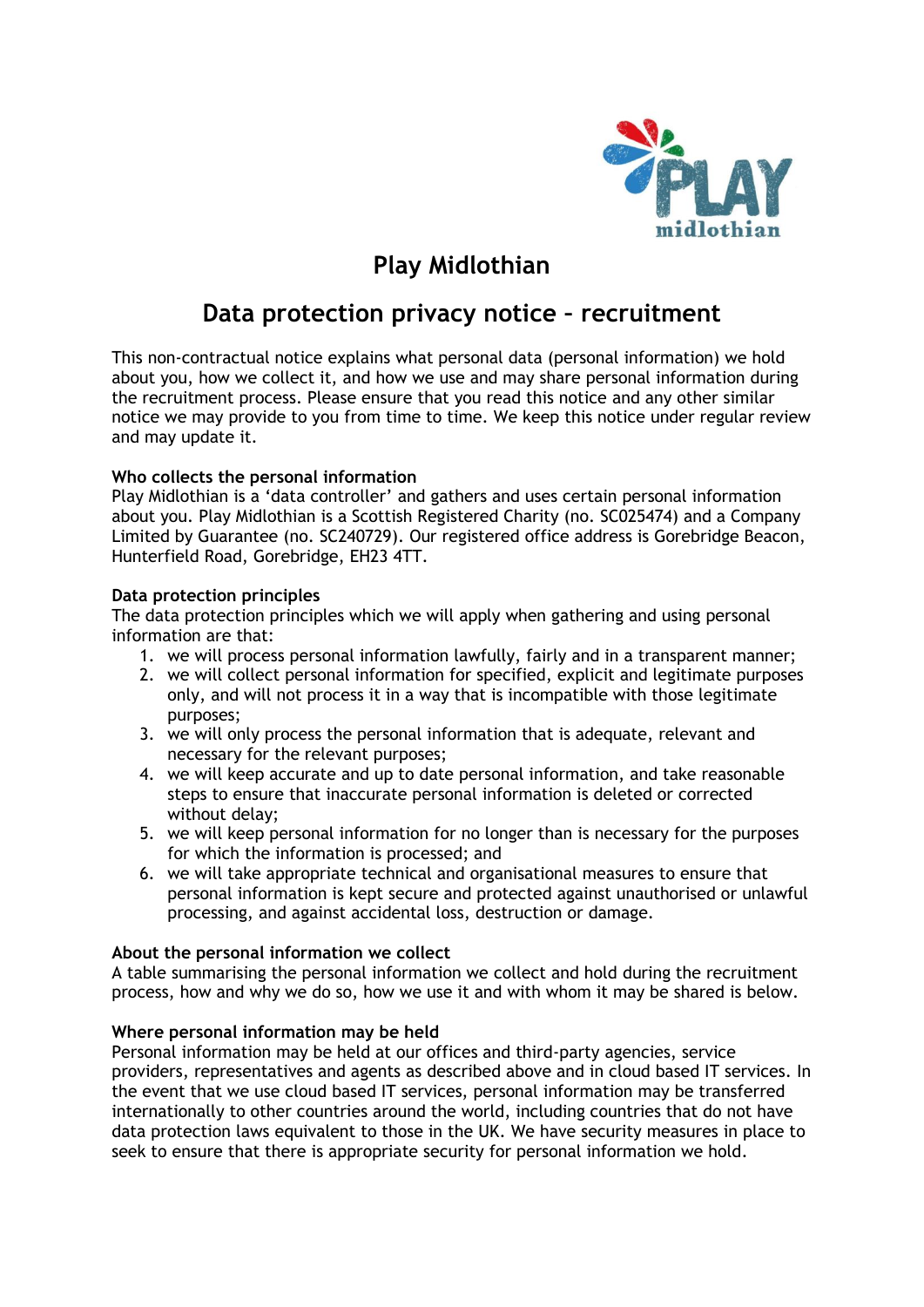## **How long we keep your personal information**

We keep the personal information that we obtain about you during the recruitment process for no longer than is necessary. How long we keep your personal information will depend on whether your application is successful, and you become employed by us, the nature of the personal information concerned and the purposes for which it is processed.

If your application is successful, we will keep only the recruitment personal information that is necessary in relation to your employment. For further information, see our employment data protection privacy notice.

#### **Your rights to correct and access your personal information and to ask for it to be erased**

Please contact our Data Protection Lead, our Managing Director, if (in accordance with applicable law) you would like to correct or request access to personal information that we hold or if you have any questions about this notice. You also have the right to ask our Data Protection Contact for some, but not all, of the personal information we hold and process to be erased (the 'right to be forgotten') in certain circumstances.

#### **Keeping your personal information secure**

We have appropriate security measures in place to prevent personal information from being accidentally lost, or used or accessed in an unauthorised way. We limit access to your personal information to those who have a genuine business need to know it. Those processing personal information will do so only in an authorised manner and are subject to a duty of confidentiality. We also have procedures in place to deal with any suspected data security breach. We will notify you and any applicable regulator of a suspected data security breach where we are legally required to do so.

#### **Criminal records information**

We will carry out Disclosure Scotland PVG checks on all eligible employees, and those who are not eligible will be asked to do a Basic Disclosure check (including requesting a criminal record certificate, enhanced criminal record certificate or a search of the children's or adults' barred list). A record that the check was completed and whether it was satisfactory will be kept; however, the certificate itself will usually be disposed of securely unless we feel it is relevant to the ongoing employment relationship.

#### **How to complain**

We hope that we can resolve any query or concern you raise about our use of your personal information. If not, contact the Information Commissioner at [ico.org.uk/concerns/](http://ico.org.uk/concerns/) or telephone: 0303 123 1113 for further information about your rights and how to make a formal complaint.

#### **Key to table below**

**FRP** – to carry out a fair recruitment process

**GEP** – to maintain employment records and for good employment practice **Informed -** to make an informed decision to shortlist for interview and (if relevant) to recruit

**Insurance** - to comply with the terms of our insurance

**LO** – to ensure compliance with legal and/or regulatory obligations

**Medical Professional** – your doctors and other medical/occupational health professionals **PTC** – to enter into/perform the contract

**Personnel** – relevant managers, HR, professional advisors, payroll and consultants **Progress** - to progress your application, arrange interviews and inform you of the outcome at all stages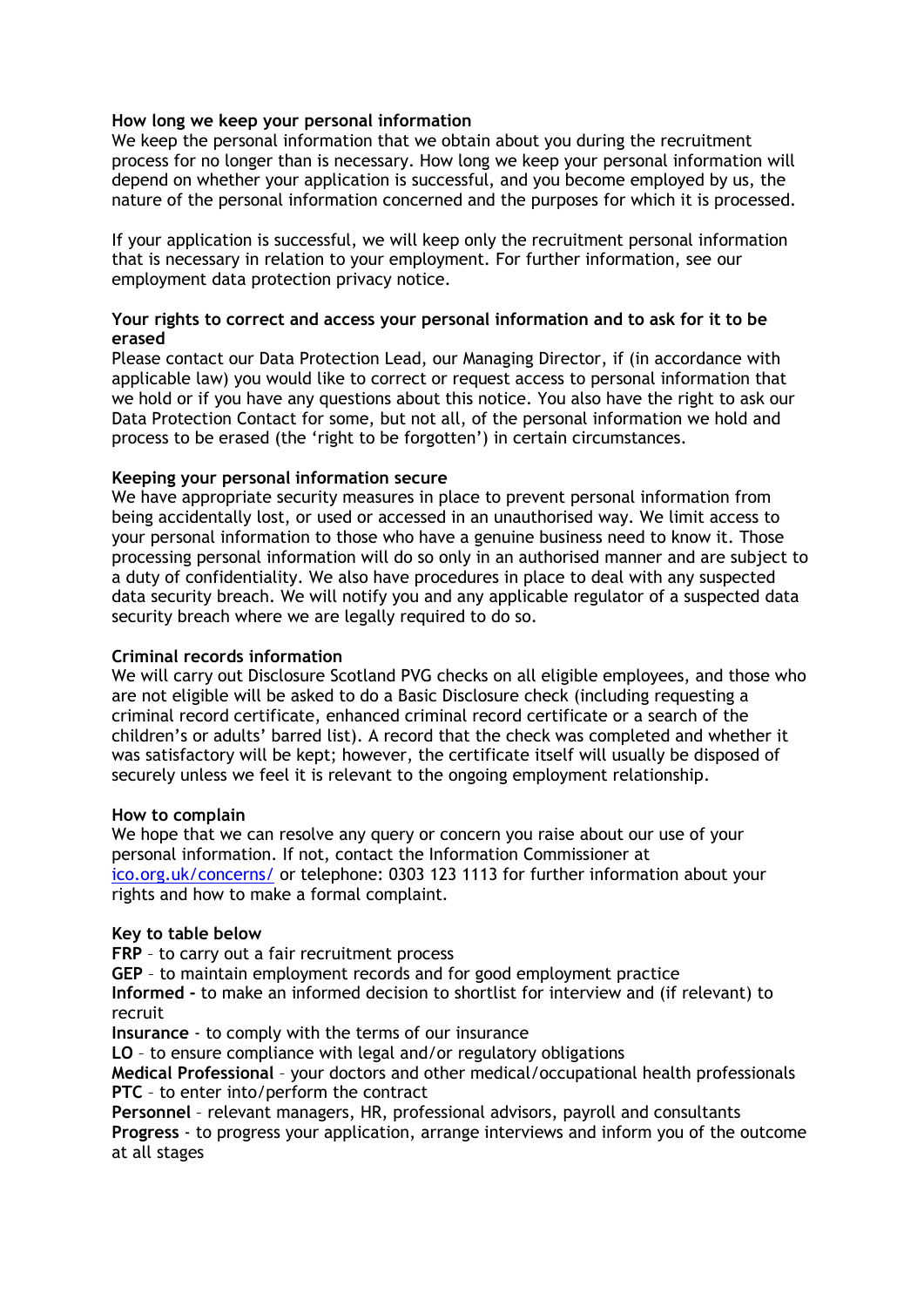**SPI** - for reasons of substantial public interest (e.g. equality opportunities and prevention and/or detection of unlawful acts)

| <b>The</b><br>information<br>we collect                                                                                                                                            | How we<br>collect the<br>information                                                                | Why we collect the information<br>(including legitimate interest) | How we use and<br>may share the<br>information                                                                                                                                  |
|------------------------------------------------------------------------------------------------------------------------------------------------------------------------------------|-----------------------------------------------------------------------------------------------------|-------------------------------------------------------------------|---------------------------------------------------------------------------------------------------------------------------------------------------------------------------------|
| Your name,<br>contact<br>details<br>(including<br>emergency<br>contact),<br>other<br>employment<br>records $\square$                                                               | From you                                                                                            | FRP, Progress                                                     | Progress,<br>Shared with<br>Personnel                                                                                                                                           |
| Details of<br>your<br>academic<br>history<br>qualifications,<br>experience,<br>employment<br>history<br>(including job<br>titles, salary<br>and working<br>hours) and<br>interests | From you, in<br>the<br>completed<br>application<br>form and<br>interview<br>notes (if<br>relevant)  | FRP, Informed                                                     | Informed<br>Shared with<br>Personnel                                                                                                                                            |
| Your racial or<br>ethnic origin,<br>sex and<br>sexual<br>orientation,<br>religious or<br>similar beliefs                                                                           | From you, in<br>a completed<br>anonymised<br>equal<br>opportunities<br>monitoring<br>form           | LO, SPI                                                           | <b>SPI</b><br>For further<br>information, see *<br>below                                                                                                                        |
| <b>Information</b><br>regarding<br>your criminal<br>record                                                                                                                         | From you, in<br>your<br>completed<br>application<br>form and PVG<br>where<br>application is<br>made | LO, SPI                                                           | Informed<br>To carry out<br>statutory checks<br>Information<br>shared with<br>Personnel,<br><b>Disclosure</b><br>Scotland and<br>other regulatory<br>authorities as<br>required |